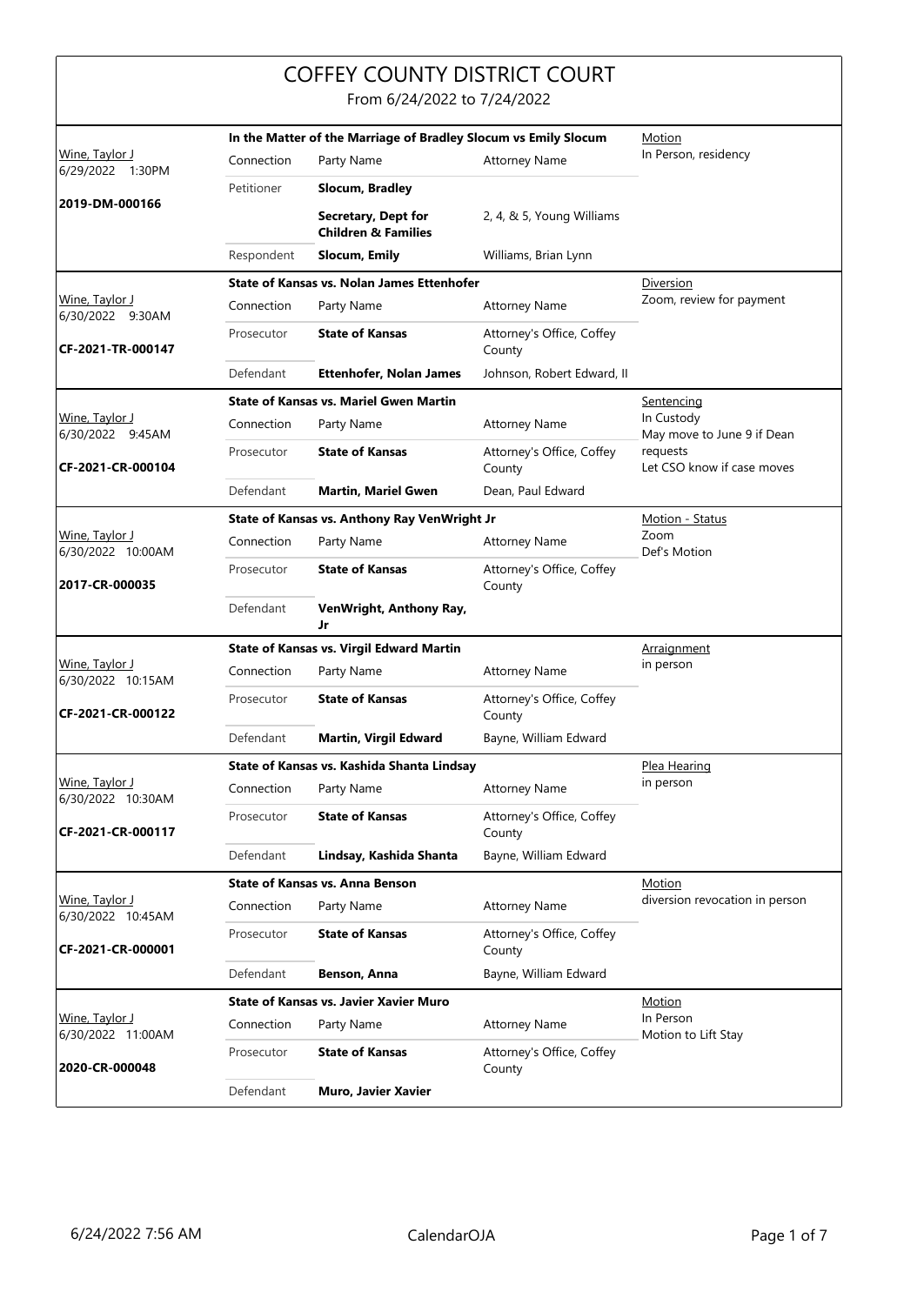|                                           |                                   | State of Kansas vs. Jeremi L Kelz                                | <b>First Appearance</b>             |                                             |
|-------------------------------------------|-----------------------------------|------------------------------------------------------------------|-------------------------------------|---------------------------------------------|
| Wine, Taylor J<br>6/30/2022 1:30PM        | Connection                        | Party Name                                                       | <b>Attorney Name</b>                | Motion to Suppress<br>Zoom                  |
| 2020-TR-000751                            | Prosecutor                        | <b>State of Kansas</b>                                           | Attorney's Office, Coffey<br>County |                                             |
|                                           | Defendant                         | Kelz, Jeremi L                                                   | Heiman, Nicholas John               |                                             |
|                                           | Sealed ********* Sealed ********* |                                                                  |                                     | Hearing                                     |
| <u>Wine, Taylor J</u><br>6/30/2022 2:30PM | Connection                        | Party Name                                                       | <b>Attorney Name</b>                | In Person                                   |
| 2020-AD-000007                            | Subject                           | <b>Sealed</b>                                                    |                                     |                                             |
|                                           | Other Party                       | <b>Sealed</b>                                                    |                                     |                                             |
|                                           | Petitioner                        | Sealed                                                           | Spangler, Jennifer Elizabeth        |                                             |
|                                           | Sealed ********* Sealed ********* |                                                                  |                                     | <u>Hearing</u>                              |
| <u>Wine, Taylor J</u><br>6/30/2022 2:30PM | Connection                        | Party Name                                                       | <b>Attorney Name</b>                | In Person                                   |
| 2020-AD-000009                            | Subject                           | Sealed                                                           |                                     |                                             |
|                                           | Other Party                       | <b>Sealed</b>                                                    | Coffman, Michael J.                 |                                             |
|                                           |                                   | Sealed                                                           |                                     |                                             |
|                                           | Petitioner                        | Sealed                                                           | Spangler, Jennifer Elizabeth        |                                             |
|                                           | Sealed ********* Sealed ********* |                                                                  |                                     | Hearing                                     |
| <u>Wine, Taylor J</u><br>6/30/2022 2:30PM | Connection                        | Party Name                                                       | <b>Attorney Name</b>                | In Person                                   |
| 2020-AD-000008                            | Subject                           | Sealed                                                           |                                     |                                             |
|                                           | Other Party                       | Sealed                                                           | Coffman, Michael J.                 |                                             |
|                                           |                                   | Sealed                                                           |                                     |                                             |
|                                           | Petitioner                        | Sealed                                                           | Spangler, Jennifer Elizabeth        |                                             |
|                                           |                                   | In the Matter of the Estate of Linda L Lewis                     |                                     | <b>Status Conference</b>                    |
| Wine, Taylor J<br>6/30/2022 3:30PM        | Connection                        | Party Name                                                       | <b>Attorney Name</b>                | In Person<br>Skillman email re; continuance |
| 2008-PR-000036                            | Subject                           | Lewis, Linda L                                                   |                                     |                                             |
|                                           | Conservator                       | Robrahn, Kim                                                     | Coffman, Michael J.                 |                                             |
|                                           |                                   | Skillman, Michael                                                |                                     |                                             |
| Wine, Taylor J                            | Rinker                            | In the Matter of the Marriage of Krista A. Rinker vs. Jeffrey S. |                                     | <b>Bench Trial</b><br>All Day In Person     |
| 7/6/2022 9:00AM                           | Connection                        | Party Name                                                       | <b>Attorney Name</b>                |                                             |
| CF-2021-DM-000046                         | Petitioner                        | Rinker, Krista A.                                                | Johnson, Robert Edward, II          |                                             |
|                                           | Respondent                        | <b>Rinker, Jeffrey S.</b>                                        | Huth, Deborah A.                    |                                             |
|                                           |                                   | In the Matter of Lawrence Sawdey                                 |                                     | Hearing                                     |
| Wine, Taylor J<br>7/6/2022 9:00AM         | Connection                        | Party Name                                                       | <b>Attorney Name</b>                | Paper                                       |
| CF-2022-PR-000030                         | Subject                           | Sawdey, Lawrence                                                 | Wheeler, Ty Robert                  |                                             |
|                                           | Petitioner                        | Sawdey, Rodney                                                   | Dean, Paul Edward                   |                                             |
|                                           |                                   | In the Matter of the Estate of David Samuel Espinosa, SR         |                                     | Hearing                                     |
| Wine, Taylor J<br>7/6/2022 9:00AM         | Connection                        | Party Name                                                       | <b>Attorney Name</b>                | Paper Hearing                               |
| CF-2022-PR-000033                         | Petitioner                        | <b>Espinosa, Douglas Craig</b>                                   | Coffman, Michael J.                 |                                             |
|                                           | Decedent                          | Espinosa, David Samuel, Sr                                       |                                     |                                             |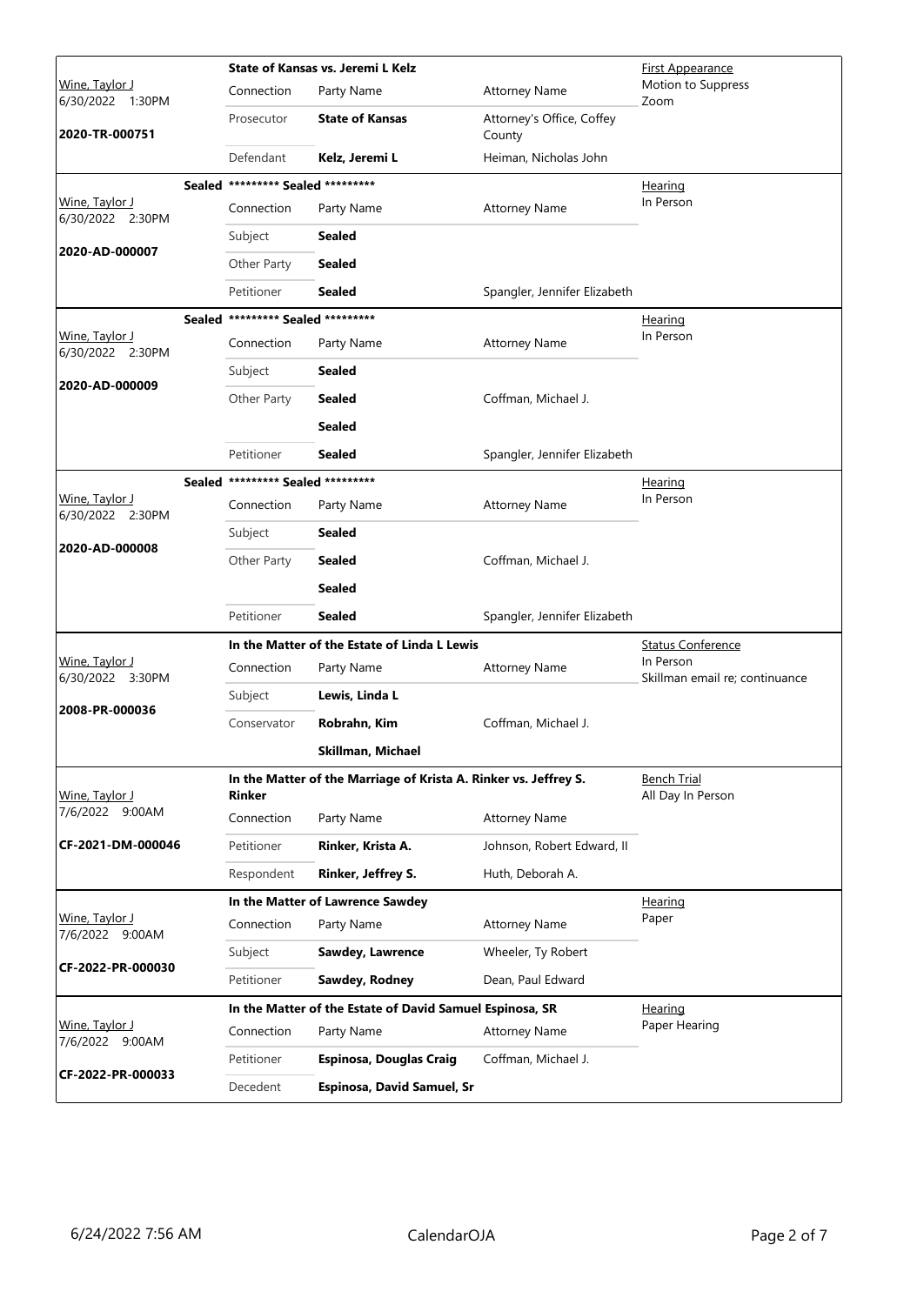| Wine, Taylor J                       | <b>Griner</b>        | In the Matter of the Marriage of Sara Jean Griner vs Andrew Laird             |                                            | Motion<br>In Person, Mot to Modify Temp        |
|--------------------------------------|----------------------|-------------------------------------------------------------------------------|--------------------------------------------|------------------------------------------------|
| 7/7/2022 9:30AM                      | Connection           | Party Name                                                                    | <b>Attorney Name</b>                       | Orders                                         |
| 2019-DM-000075                       | Dependent            | <b>Sealed</b>                                                                 | Phelps-Davis, Rebekah A.                   |                                                |
|                                      |                      | <b>Sealed</b>                                                                 | Phelps-Davis, Rebekah A.                   |                                                |
|                                      |                      | <b>Sealed</b>                                                                 | Phelps-Davis, Rebekah A.                   |                                                |
|                                      |                      | <b>Sealed</b>                                                                 | Phelps-Davis, Rebekah A.                   |                                                |
|                                      |                      | <b>Sealed</b>                                                                 | Phelps-Davis, Rebekah A.                   |                                                |
|                                      |                      | <b>Sealed</b>                                                                 | Phelps-Davis, Rebekah A.                   |                                                |
|                                      | Other Party          | <b>YoungWilliams Child</b><br><b>Support Serices - DCF</b><br><b>Contract</b> | 2, 4, & 5, Young Williams                  |                                                |
|                                      | Petitioner           | Mullikin, Sara Jean                                                           | Johnson, Robert Edward, II                 |                                                |
|                                      | Respondent           | <b>Griner, Andrew Laird</b>                                                   | McElroy, Keegan Marie                      |                                                |
|                                      |                      | Clayton N Wilkinson vs. Jayme A Todd                                          |                                            | Motion                                         |
| Wine, Taylor J<br>7/7/2022<br>1:30PM | Connection           | Party Name                                                                    | <b>Attorney Name</b>                       | In Person, Vignery not needed<br>Child support |
| 2011-DM-000030                       | Dependent            | <b>Sealed</b>                                                                 |                                            |                                                |
|                                      |                      | <b>Sealed</b>                                                                 |                                            |                                                |
|                                      | Petitioner           | <b>Wilkinson, Clayton Neal</b>                                                | Huth, Deborah A.                           |                                                |
|                                      | Respondent           | Crouch, Jayme Alllison                                                        | Poe, Breanne Christine<br><b>Hendricks</b> |                                                |
|                                      | Guardian Ad<br>Litem | Vignery, Tonya Renea                                                          |                                            |                                                |
|                                      |                      | Vignery, Tonya Renea                                                          |                                            |                                                |
| Wine, Taylor J                       |                      | <b>State of Kansas vs. Dalton James Farrar</b>                                |                                            | <u>Motion</u><br>Zoom, El Dorado DOC           |
| 7/11/2022 11:00AM                    | Connection           | Party Name                                                                    | <b>Attorney Name</b>                       |                                                |
| 2018-CR-000109                       | Prosecutor           | <b>State of Kansas</b>                                                        | Attorney's Office, Coffey<br>County        |                                                |
|                                      | Defendant            | <b>Farrar, Dalton James</b>                                                   |                                            |                                                |
|                                      |                      | <b>State of Kansas vs. Devante Marques Harris</b>                             |                                            | Sentencing                                     |
| Wine, Taylor J<br>7/14/2022 9:30AM   | Connection           | Party Name                                                                    | <b>Attorney Name</b>                       | Zoom                                           |
| CF-2021-CR-000164                    | Prosecutor           | <b>State of Kansas</b>                                                        | Attorney's Office, Coffey<br>County        |                                                |
|                                      | Defendant            | <b>Harris, Devante Marques</b>                                                | Cole, Craig Everett                        |                                                |
|                                      |                      | State of Kansas vs. Theresa Ann Victorino                                     |                                            | <b>Status Conference</b><br>In Person          |
| Wine, Taylor J<br>7/14/2022 9:45AM   | Connection           | Party Name                                                                    | <b>Attorney Name</b>                       |                                                |
| CF-2021-TR-000784                    | Prosecutor           | <b>State of Kansas</b>                                                        | Attorney's Office, Coffey<br>County        |                                                |
|                                      | Defendant            | Victorino, Theresa Ann                                                        | Cole, Craig Everett                        |                                                |
| Wine, Taylor J                       |                      | State of Kansas vs. Waylon Lee Cole                                           |                                            | Sentencing<br>In Person                        |
| 7/14/2022 9:45AM                     | Connection           | Party Name                                                                    | <b>Attorney Name</b>                       |                                                |
| CF-2021-CR-000124                    | Prosecutor           | <b>State of Kansas</b>                                                        | Attorney's Office, Coffey<br>County        |                                                |
|                                      | Defendant            | Cole, Waylon Lee                                                              | Cole, Craig Everett                        |                                                |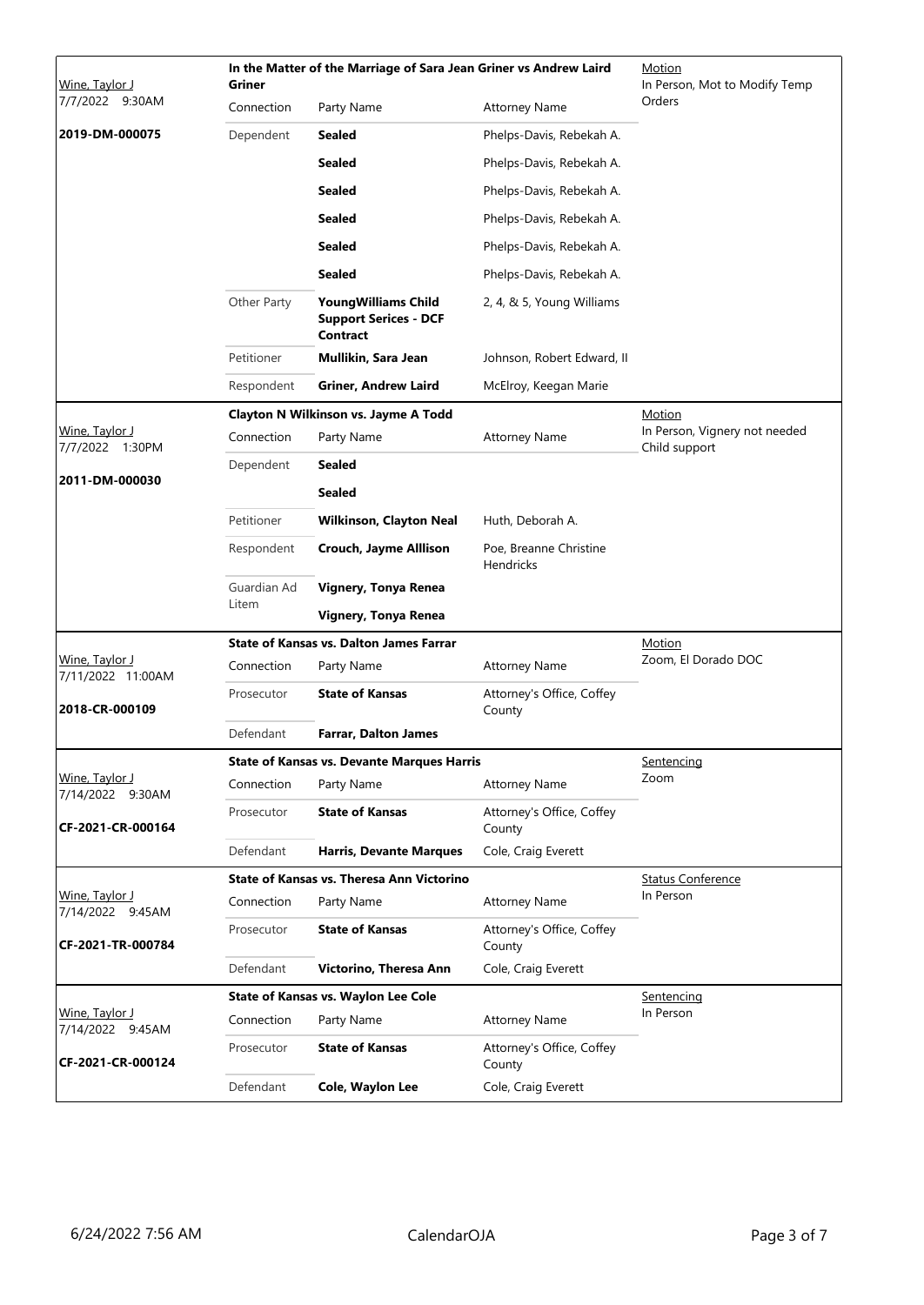|                                                         |            | State of Kansas vs. Danielle Elizabeth Delahunt<br>Sentencing |                                     |                                                 |
|---------------------------------------------------------|------------|---------------------------------------------------------------|-------------------------------------|-------------------------------------------------|
| Wine, Taylor J<br>7/14/2022 9:45AM<br>CF-2021-CR-000074 | Connection | Party Name                                                    | <b>Attorney Name</b>                | Custody<br>Need to dismiss 2 Cts not dismissed  |
|                                                         | Prosecutor | <b>State of Kansas</b>                                        | Attorney's Office, Coffey<br>County | on 6/2                                          |
|                                                         | Defendant  | <b>Delahunt, Danielle</b><br>Elizabeth                        | Cole, Craig Everett                 |                                                 |
|                                                         |            | <b>State of Kansas vs. Joseph Daniel Schiltz</b>              |                                     | Plea Hearing                                    |
| Wine, Taylor J<br>7/14/2022 10:00AM                     | Connection | Party Name                                                    | <b>Attorney Name</b>                | In Person                                       |
| CF-2021-CR-000008                                       | Prosecutor | <b>State of Kansas</b>                                        | Attorney's Office, Coffey<br>County |                                                 |
|                                                         | Defendant  | Schiltz, Joseph Daniel                                        | Cornwell, Carl E., II               |                                                 |
|                                                         |            | <b>State of Kansas vs. Joel Laithen Lutz</b>                  |                                     | Plea Hearing                                    |
| <u> Wine, Taylor J</u><br>7/14/2022 10:15AM             | Connection | Party Name                                                    | <b>Attorney Name</b>                | in person for waiver and plea                   |
| CF-2021-CR-000119                                       | Prosecutor | <b>State of Kansas</b>                                        | Attorney's Office, Coffey<br>County |                                                 |
|                                                         | Defendant  | Lutz, Joel Laithen                                            | Miller, Chase Lee                   |                                                 |
|                                                         |            | State of Kansas vs. Antonio Arnaldo Andre Melendez            |                                     | <b>Arraignment</b>                              |
| Wine, Taylor J<br>7/14/2022 11:30AM                     | Connection | Party Name                                                    | <b>Attorney Name</b>                | Felony- in person (co-defendant<br>with 21CR98) |
| CF-2021-CR-000099                                       | Prosecutor | <b>State of Kansas</b>                                        | Attorney's Office, Coffey<br>County |                                                 |
|                                                         | Defendant  | <b>Melendez, Antonio</b><br><b>Arnaldo Andre</b>              | Walker, William Christopher         |                                                 |
|                                                         |            | State of Kansas vs. Kelli Tyie Brady                          | <u>Arraignment</u>                  |                                                 |
| Wine, Taylor J<br>7/14/2022 11:30AM                     | Connection | Party Name                                                    | <b>Attorney Name</b>                | Felony (co-defendant w/ 21CR99)                 |
| CF-2021-CR-000098                                       | Prosecutor | <b>State of Kansas</b>                                        | Attorney's Office, Coffey<br>County |                                                 |
|                                                         | Defendant  | Brady, Kelli Tyie                                             | Hastert, Bryan Michael              |                                                 |
|                                                         |            | <b>State of Kansas vs. Abbie Danielle Palmer</b>              |                                     | Sentencing                                      |
| Wine, Taylor J<br>7/14/2022 11:30AM                     | Connection | Party Name                                                    | <b>Attorney Name</b>                | In Person                                       |
| CF-2021-CR-000118                                       | Prosecutor | <b>State of Kansas</b>                                        | Attorney's Office, Coffey<br>County |                                                 |
|                                                         | Defendant  | <b>Palmer, Abbie Danielle</b>                                 | Hastert, Bryan Michael              |                                                 |
|                                                         |            | <b>State of Kansas vs. Jessica M Coyer</b>                    |                                     | <b>Status Conference</b>                        |
| <u>Wine, Taylor J</u><br>7/14/2022 11:45AM              | Connection | Party Name                                                    | <b>Attorney Name</b>                | In Person                                       |
| 2016-CR-000022                                          | Prosecutor | <b>State of Kansas</b>                                        | Attorney's Office, Coffey<br>County |                                                 |
|                                                         | Defendant  | <b>Coyer, Jessica Marie</b>                                   | Hastert, Bryan Michael              |                                                 |
|                                                         |            | State of Kansas vs. Arian Sundai Martin                       | <u>Sentencing</u>                   |                                                 |
| Wine, Taylor J                                          | Connection | Party Name                                                    | <b>Attorney Name</b>                | In Person                                       |
| 7/14/2022 1:15PM<br>CF-2022-CR-000005                   | Prosecutor | <b>State of Kansas</b>                                        | Attorney's Office, Coffey<br>County |                                                 |
|                                                         | Defendant  | Martin, Arian Sundai                                          | Hastert, Bryan Michael              |                                                 |
|                                                         |            | State of Kansas vs. Arian Sundai Martin                       |                                     | Disposition                                     |
| Wine, Taylor J<br>7/14/2022 1:15PM                      | Connection | Party Name                                                    | <b>Attorney Name</b>                | In Person                                       |
| 2020-CR-000099                                          | Prosecutor | <b>State of Kansas</b>                                        | Attorney's Office, Coffey<br>County |                                                 |
|                                                         | Defendant  | Martin, Arian Sundai                                          | Hastert, Bryan Michael              |                                                 |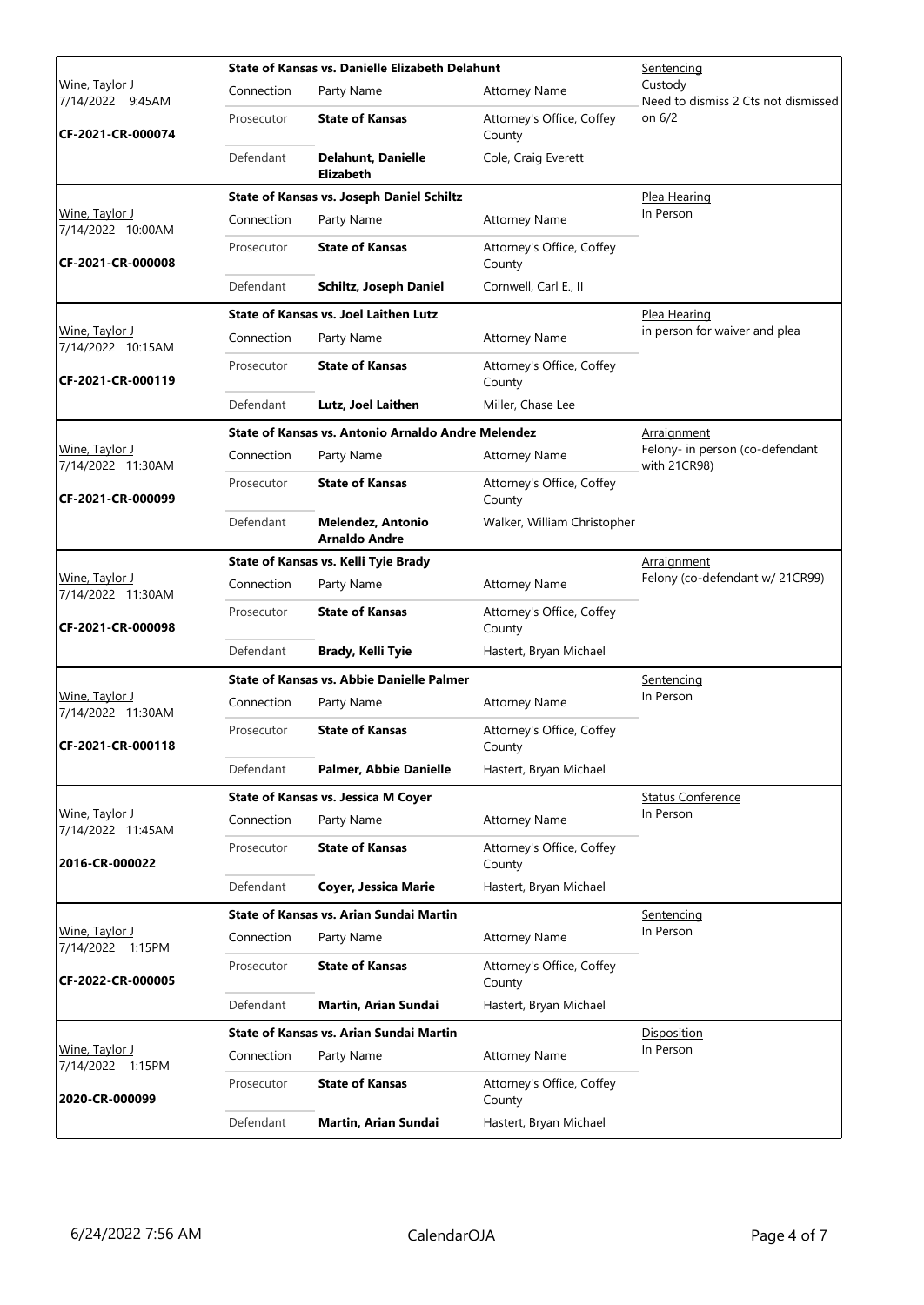|                                     |                                                                        | Erin Nicole Zilliox vs. John Williams Dallas                 | Bench Trial                         |                            |
|-------------------------------------|------------------------------------------------------------------------|--------------------------------------------------------------|-------------------------------------|----------------------------|
| Wine, Taylor J<br>7/14/2022 1:30PM  | Connection                                                             | Party Name                                                   | <b>Attorney Name</b>                | In Person                  |
| 2019-DM-000169                      | Dependent                                                              | Sealed                                                       | Vignery, Tonya Renea                |                            |
|                                     | Other Party                                                            | <b>State of Kansas ex rel DCF</b>                            | 2, 4, & 5, Young Williams           |                            |
|                                     | Petitioner                                                             | <b>Zilliox, Erin Nicole</b>                                  | Cole, Craig Everett                 |                            |
|                                     | Respondent                                                             | Dallas, John Williams                                        | Poe, Breanne Christine<br>Hendricks |                            |
|                                     | Guardian Ad<br>Litem                                                   | Vignery, Tonya Renea                                         |                                     |                            |
|                                     | In the Matter of the Estate of Richard Anthony Yurco                   |                                                              |                                     | Hearing                    |
| Wine, Taylor J<br>7/20/2022 9:00AM  | Connection                                                             | Party Name                                                   | <b>Attorney Name</b>                | Paper                      |
| CF-2021-PR-000042                   | Petitioner                                                             | <b>Schneider, Tammy E</b>                                    | Robrahn, Thomas Forrest             |                            |
|                                     | Decedent                                                               | <b>Yurco, Richard Anthony</b>                                | Robrahn, Thomas Forrest             |                            |
|                                     |                                                                        | In the Matter of the Marriage of Amber Parra vs. Bryan Parra |                                     | <b>Pretrial Conference</b> |
| Wine, Taylor J<br>7/20/2022 9:00AM  | Connection                                                             | Party Name                                                   | <b>Attorney Name</b>                | In Person                  |
|                                     | Petitioner                                                             | Parra, Amber                                                 | Joy, Bryan K.                       |                            |
| CF-2022-DM-000025                   | Respondent                                                             | Parra, Bryan                                                 | Huth, Deborah A.                    |                            |
|                                     | In the Matter of Walter S Jones Dec, etal.                             |                                                              |                                     | <b>Status Conference</b>   |
| Wine, Taylor J<br>7/20/2022 9:30AM  | Connection                                                             | Party Name                                                   | <b>Attorney Name</b>                | Zoom                       |
|                                     | Subject                                                                | Jones, Walter S                                              | Atherton, Stephen J.                |                            |
| 1995-PR-000015                      |                                                                        | Jones, Evan C                                                | Atherton, Stephen J.                |                            |
|                                     |                                                                        | In the Matter of the Estate of Eric Eugene Johnson, SR       | <b>Status Conference</b>            |                            |
| Wine, Taylor J<br>7/20/2022 10:00AM | Connection                                                             | Party Name                                                   | <b>Attorney Name</b>                | Zoom                       |
| 2019-PR-000029                      | Other Party                                                            | Johnson, Eric Eugene, Jr                                     |                                     |                            |
|                                     |                                                                        | Ardis, Jennifer Nicola                                       |                                     |                            |
|                                     | Decedent                                                               | Johnson, Eric Eugene, Sr                                     | Coffman, Michael J.                 |                            |
| Wine, Taylor J                      | In the Matter of the Marriage of Antonio DeAnda vs. Michelle<br>DeAnda |                                                              |                                     | Motion<br>In Person        |
| 7/20/2022 10:15AM                   | Connection                                                             | Party Name                                                   | <b>Attorney Name</b>                |                            |
| CF-2020-DM-000088                   | Dependent                                                              | Sealed                                                       | Smith, Jennifer L. Martin           |                            |
|                                     |                                                                        | <b>Sealed</b>                                                | Smith, Jennifer L. Martin           |                            |
|                                     |                                                                        | <b>Sealed</b>                                                | Smith, Jennifer L. Martin           |                            |
|                                     | Petitioner                                                             | DeAnda, Antonio                                              | Walsh, Janet C.                     |                            |
|                                     | Respondent                                                             | DeAnda, Michelle                                             | Huth, Deborah A.                    |                            |
|                                     | Guardian Ad                                                            | Smith, Jennifer L. Martin                                    |                                     |                            |
|                                     | Litem                                                                  | Smith, Jennifer L. Martin                                    |                                     |                            |
|                                     |                                                                        | Smith, Jennifer L. Martin                                    |                                     |                            |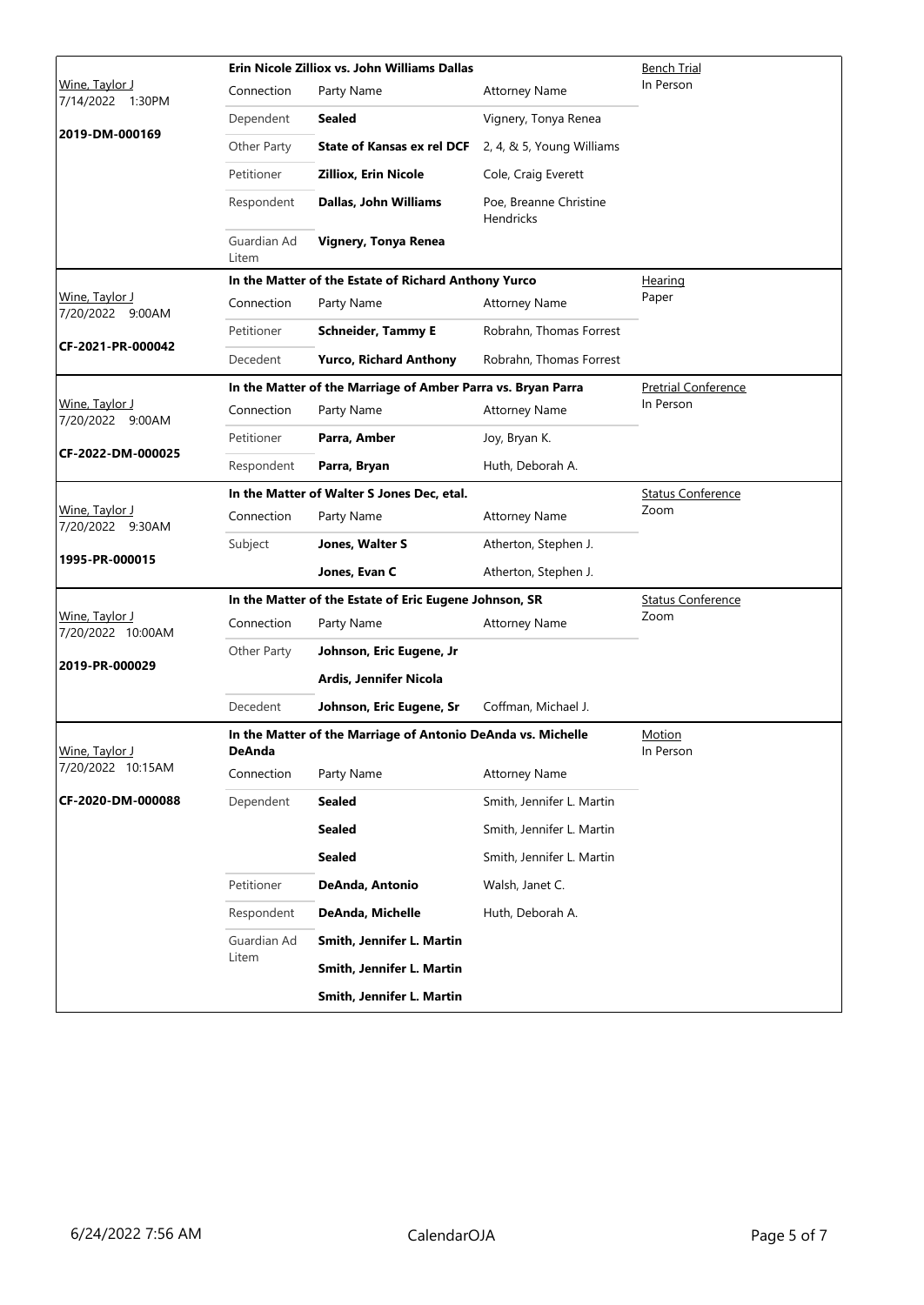| Wine, Taylor J                            | <b>Thompson, Respondent</b> | Secretary of Social & Rehabilitation Services, Petitioner vs. Justin K |                                     | <b>Bench Trial</b><br>In Person |
|-------------------------------------------|-----------------------------|------------------------------------------------------------------------|-------------------------------------|---------------------------------|
| 7/20/2022 1:30PM                          | Connection                  | Party Name                                                             | <b>Attorney Name</b>                |                                 |
| CF-2022-DM-000014                         | Dependent                   | <b>Sealed</b>                                                          |                                     |                                 |
|                                           | Other Party                 | Sherwood, Marissa D                                                    | Huth, Deborah A.                    |                                 |
|                                           | Petitioner                  | Secretary of the<br><b>Department for Children</b><br>and Famil        | Goetz, Philip Loyd                  |                                 |
|                                           | Respondent                  | Thompson, Justin K                                                     | Manbeck, Jacob Thomas               |                                 |
|                                           | Guardian Ad<br>Litem        | Walsh, Janet C.                                                        |                                     |                                 |
|                                           |                             | State of Kansas vs. Jimmy R Holliman                                   |                                     | <b>Status Conference</b>        |
| <u>Wine, Taylor J</u><br>7/21/2022 9:30AM | Connection                  | Party Name                                                             | <b>Attorney Name</b>                | Custody                         |
| 2020-CR-000134                            | Prosecutor                  | <b>State of Kansas</b>                                                 | Attorney's Office, Coffey<br>County |                                 |
|                                           | Defendant                   | Holliman, Jimmy R                                                      | Vignery, Tonya Renea                |                                 |
|                                           |                             | State of Kansas vs. Dakota L Handley                                   |                                     | Probation - Violation - Status  |
| Wine, Taylor J<br>7/21/2022 9:45AM        | Connection                  | Party Name                                                             | <b>Attorney Name</b>                | Custody                         |
| 2017-CR-000039                            | Prosecutor                  | <b>State of Kansas</b>                                                 | Attorney's Office, Coffey<br>County |                                 |
|                                           | Defendant                   | Handley, Dakota Lynn                                                   | Vignery, Tonya Renea                |                                 |
|                                           |                             | State of Kansas vs. Dakota L Handley                                   |                                     | Probation - Violation           |
| Wine, Taylor J<br>7/21/2022 9:45AM        | Connection                  | Party Name                                                             | <b>Attorney Name</b>                | Custody                         |
| 2017-CR-000150                            | Prosecutor                  | <b>State of Kansas</b>                                                 | Attorney's Office, Coffey<br>County |                                 |
|                                           | Defendant                   | Handley, Dakota Lynn                                                   | Vignery, Tonya Renea                |                                 |
|                                           |                             | State of Kansas vs. Dakota L Handley                                   |                                     | Probation - Violation           |
| Wine, Taylor J<br>7/21/2022 9:45AM        | Connection                  | Party Name                                                             | <b>Attorney Name</b>                | custody                         |
| 2020-CR-000027                            | Prosecutor                  | <b>State of Kansas</b>                                                 | Attorney's Office, Coffey<br>County |                                 |
|                                           | Defendant                   | Handley, Dakota Lynn                                                   | Vignery, Tonya Renea                |                                 |
|                                           |                             | State of Kansas vs. Dakota Lynn Handley                                |                                     | Arraignment                     |
| Wine, Taylor J<br>7/21/2022 9:45AM        | Connection                  | Party Name                                                             | <b>Attorney Name</b>                | Custody                         |
| CF-2022-CR-000032                         | Prosecutor                  | <b>State of Kansas</b>                                                 | Attorney's Office, Coffey<br>County |                                 |
|                                           | Defendant                   | Handley, Dakota Lynn                                                   | Vignery, Tonya Renea                |                                 |
|                                           |                             | <b>State of Kansas vs. Dawson L. Smith</b>                             |                                     | <b>Status Conference</b>        |
| Wine, Taylor J<br>7/21/2022 10:00AM       | Connection                  | Party Name                                                             | <b>Attorney Name</b>                | In Person                       |
| 2017-CR-000197                            | Prosecutor                  | <b>State of Kansas</b>                                                 | Attorney's Office, Coffey<br>County |                                 |
|                                           | Defendant                   | Smith, Dawson L                                                        | Vignery, Tonya Renea                |                                 |